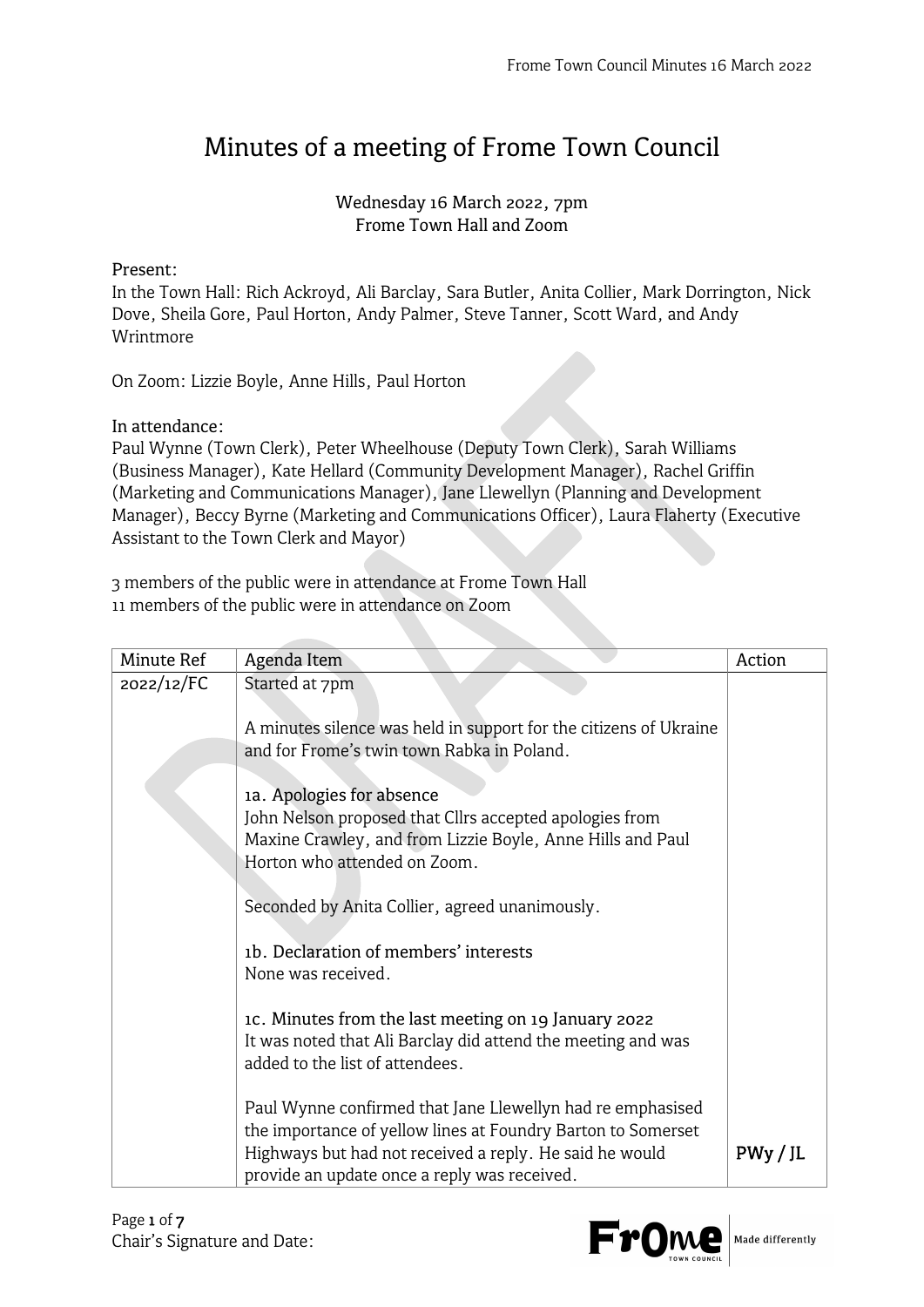|            | The minutes of the Frome Town Council meeting held on 19<br>January 2022 were approved as a true record of the meeting and<br>signed by the Chair.<br>Proposed by Andy Palmer, seconded by Mark Dorrington,<br>agreed unanimously.                                                                                                                                                                                                                                                                                                                                                                                                                                                                                                                                                                                                                                                                                                                                                                                                                                                                                                                                                                                                                                                                                                                                                                                                                                         |          |
|------------|----------------------------------------------------------------------------------------------------------------------------------------------------------------------------------------------------------------------------------------------------------------------------------------------------------------------------------------------------------------------------------------------------------------------------------------------------------------------------------------------------------------------------------------------------------------------------------------------------------------------------------------------------------------------------------------------------------------------------------------------------------------------------------------------------------------------------------------------------------------------------------------------------------------------------------------------------------------------------------------------------------------------------------------------------------------------------------------------------------------------------------------------------------------------------------------------------------------------------------------------------------------------------------------------------------------------------------------------------------------------------------------------------------------------------------------------------------------------------|----------|
| 2022/13/FC | 2. Questions and comments from the public and Cllrs                                                                                                                                                                                                                                                                                                                                                                                                                                                                                                                                                                                                                                                                                                                                                                                                                                                                                                                                                                                                                                                                                                                                                                                                                                                                                                                                                                                                                        |          |
|            | Gill Fone raised her concern about people parking in Henley Way<br>for the Independent Market. Paul Wynne offered to invite Steve<br>Deacon, Parking Services Manager at SCC, to come along to the<br>next Town Matters meeting on 20 April to answer parking<br>concerns directly where's the blockage.                                                                                                                                                                                                                                                                                                                                                                                                                                                                                                                                                                                                                                                                                                                                                                                                                                                                                                                                                                                                                                                                                                                                                                   | PWy / JL |
|            | Gill also asked about the repairs to the railings on MDC side of<br>river as they were meant to be completed. She also said the area<br>was overgrown. Paul said he would ask the questions of Chris<br>Stringer and find out the answers.                                                                                                                                                                                                                                                                                                                                                                                                                                                                                                                                                                                                                                                                                                                                                                                                                                                                                                                                                                                                                                                                                                                                                                                                                                 | PWy / CS |
| 2022/14/FC | 6. For decision - To adopt the report from FTC's unitary<br>consultants on a strategy for asset devolution and an<br>update on the Frome Area Local Community Network<br>FTC advisors, Ian Timms and Martin Woods, presented from<br>their report, Devolution of Assets Phase 1. The report was at<br>Appendix 1. The recording of their presentation can be viewed<br>on the <b>FTC</b> YouTube channel.<br>Max Wide noted the report was a brilliant mapping of the<br>landscape to get involved in. He did note there was a lot of<br>allusion to Cornwall etc, but Somerset was very different. He<br>felt what was suggested in the report would be several months<br>of work that would need resourcing and suggested a working<br>group. He said where FTC had been most successful was in<br>community development work, Max said this should be as<br>much of a focus as asset transfer. He was concerned that if FTC<br>took on all the assets in the report it would be a very different<br>organisation and Somerset would not want to grow another<br>district council.<br>Rich Ackroyd said the LCN's should have teeth and be able to<br>make decisions. He wanted to see some actual numbers, how<br>much money do car parks make, running costs of key centre<br>etc. and to urge them to give the information freely.<br>There was a discussion about assets and liabilities such as car<br>parks and open spaces. Also about negotiations around these. |          |

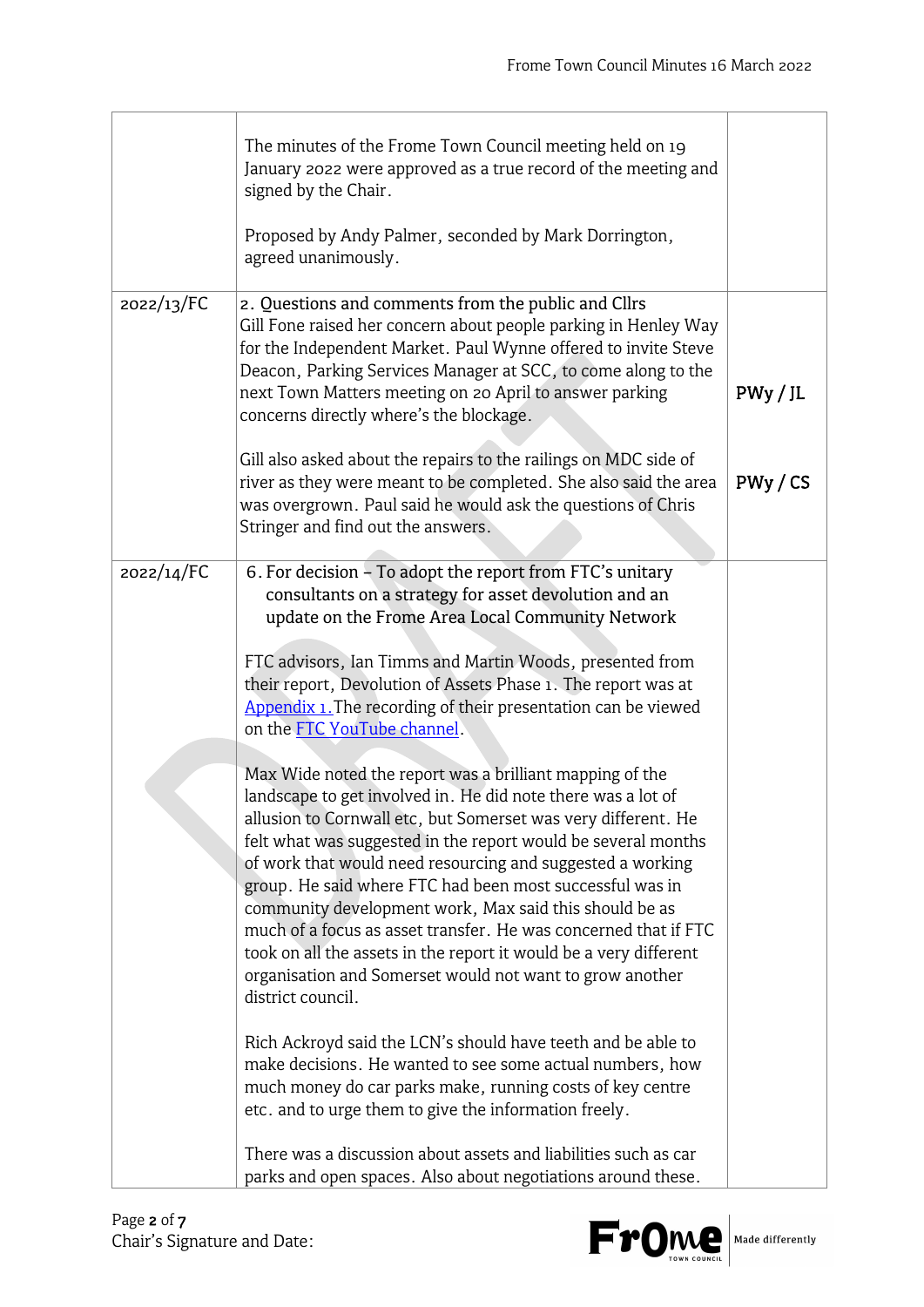| Andy Palmer asked if there were any grounds to look at certain<br>service delivery as part of devolution of assets. For example, to<br>have a say in licencing or low level decision making in planning.<br>Ian Timms said it should be considered holistically and<br>something to think about as a whole piece. The work was<br>ongoing with the unitary transition team and there had already<br>been a bit of clarity on planning: as they are regulatory<br>functions there was a requirement for them to be maintained by<br>Somerset.                                                                                                                                                              |  |
|-----------------------------------------------------------------------------------------------------------------------------------------------------------------------------------------------------------------------------------------------------------------------------------------------------------------------------------------------------------------------------------------------------------------------------------------------------------------------------------------------------------------------------------------------------------------------------------------------------------------------------------------------------------------------------------------------------------|--|
| Paul Wynne also noted that the unitary team's thought was that<br>if LCN's were involved with planning and highways, these<br>subjects would dominate all meetings and other opportinties for<br>LCN working would be relegated. However, it would be good to<br>explore how to bring them closer and planner and highways<br>engineer attendance at LCN meetings might bring be helpful<br>occasionally.                                                                                                                                                                                                                                                                                                 |  |
| Lizzie Boyle suggested taking things on but in a measured way<br>over time. As part of a deal, FTC should ask for financial help<br>form the unitary for them to help with due diligence.                                                                                                                                                                                                                                                                                                                                                                                                                                                                                                                 |  |
| The recommendation was to adopt the report at Appendix 1.                                                                                                                                                                                                                                                                                                                                                                                                                                                                                                                                                                                                                                                 |  |
| Proposed by Rich Ackroyd, seconded by John Nelson, agreed<br>unanimously.                                                                                                                                                                                                                                                                                                                                                                                                                                                                                                                                                                                                                                 |  |
| Kate Hellard gave an update on the Frome Area Local<br>Community Network. She explained Frome was one of four<br>pilots and the given topic of focus was children, young people,<br>and families. They were focused on a way of working and<br>building relationships with parishes, the approach was to go<br>slow to go fast. A methodology had been created that could be<br>deployed to any given topic. Kate explained it was important<br>was not to lose the opportunity for place based action. She was<br>confident the model will work around other topics and<br>evaluation would be important. Kate and other members of the<br>LCN had formed a working group to develop terms of reference. |  |
| Max Wide asked who made up the LCN. Kate explained it<br>started with parishes, meetings are now shared widely also with<br>other agencies such as Spark, the police, SCC, etc. Depending<br>on the discussion item for the meeting relevant stakeholders<br>will be invited to attend.                                                                                                                                                                                                                                                                                                                                                                                                                   |  |
| Nick Dove noted that the impact of problems would likely<br>inform the work of the LCN's. Kate said it was important they<br>were strategic meetings, FTC nor the parishes had statutory                                                                                                                                                                                                                                                                                                                                                                                                                                                                                                                  |  |

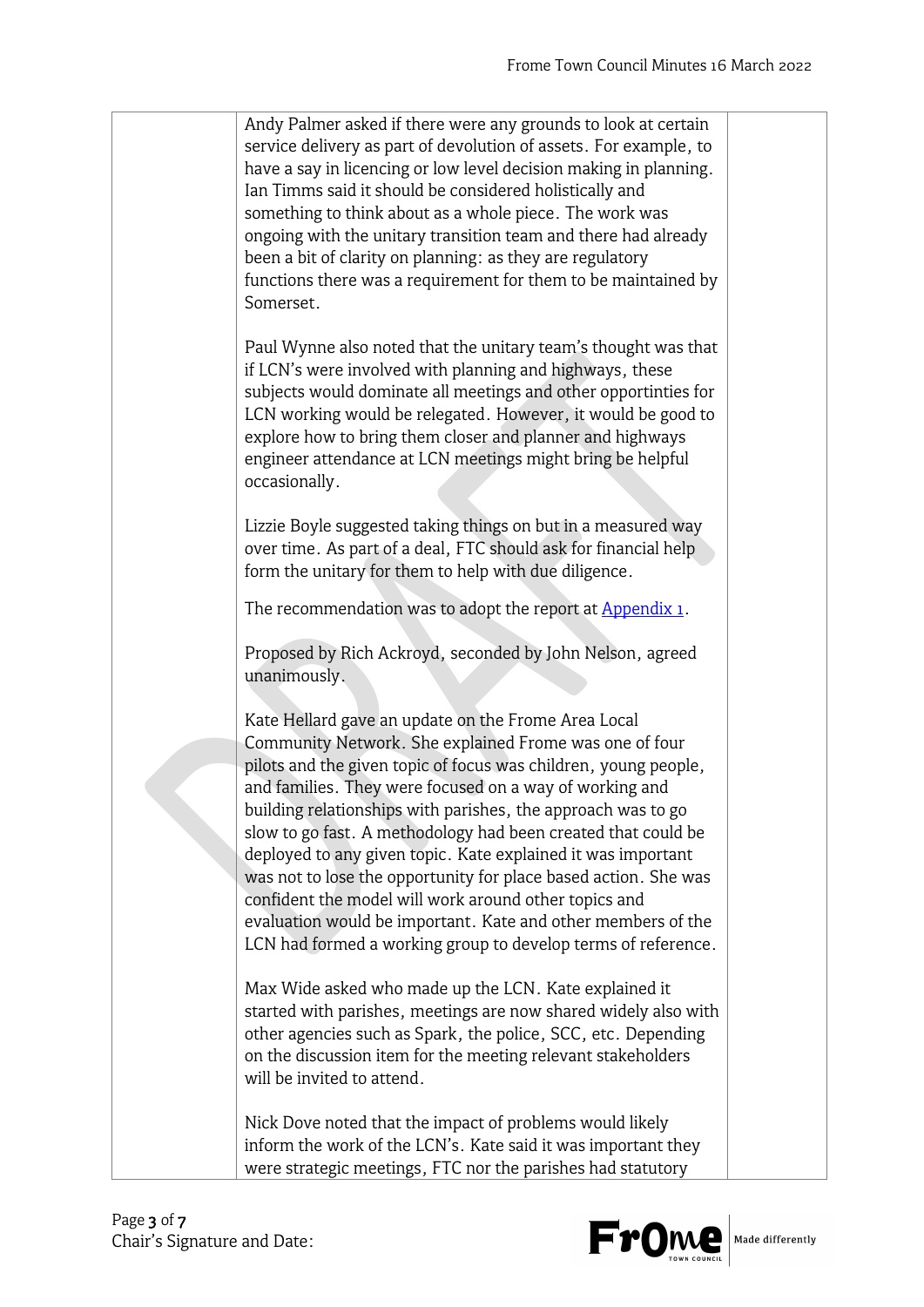|            | responsibilities, but partners/colleagues do. The unitary team<br>saw these as a strategic partnership but not a service delivery<br>mechanism. The idea was to achieve some robust place based                                                                                                                                                                                                                                                                                                                                                                                                                                                                                                                   |  |
|------------|-------------------------------------------------------------------------------------------------------------------------------------------------------------------------------------------------------------------------------------------------------------------------------------------------------------------------------------------------------------------------------------------------------------------------------------------------------------------------------------------------------------------------------------------------------------------------------------------------------------------------------------------------------------------------------------------------------------------|--|
|            | services to address some of these problems.<br>Mel Usher asked how the LCN's would be supported. Kate<br>noted the unitary team were looking at how the 20 LCN's would<br>be supported, such as a senior member of unitary team and<br>administration. Kate explained FTC and the parishes did not<br>want lose independence in the process and were talking about<br>how that would happen.<br>Scott Ward asked where the data set came from? Kate<br>explained it was SCC that had lots of data on, for example,<br>education and public health. The SCC intelligence bureau were<br>poised to Frome Area based data and the conversation had<br>started about what was required. She noted there was a need to |  |
|            | balance it with qualitative data which would be gathered with<br>the neighbouring parishes.                                                                                                                                                                                                                                                                                                                                                                                                                                                                                                                                                                                                                       |  |
| 2022/15/FC | 4. For decision - Whether to acquire the leasehold of the<br>Loop de Loop building in the Cattle Market car park<br>Peter Wheelhouse summarised the report.                                                                                                                                                                                                                                                                                                                                                                                                                                                                                                                                                       |  |
|            | Mark Dorrington asked why the freehold hadn't been asked for?<br>Paul Wynne noted the common response from Mendip asset<br>managers was not to transfer the freehold of anything.                                                                                                                                                                                                                                                                                                                                                                                                                                                                                                                                 |  |
|            | Sara Butler said rats are known to be underneath and at the<br>back of the building. There was concern they would eat through<br>the electrics, also the maintenance costs could be significant.<br>Peter explained a structural engineer was looking at the rear of<br>building and would report on how serious the problem was.                                                                                                                                                                                                                                                                                                                                                                                 |  |
|            | Scott Ward asked what would happen if FTC didn't take on the<br>lease as it lapsed in 2018. Peter explained FTC had been<br>encouraged to take it on by the community so the current<br>activities in the building could continue. He said it was a<br>reasonable step for FTC to take and was a short step to<br>ownership in the future.                                                                                                                                                                                                                                                                                                                                                                        |  |
|            | There was a further discussion about leasehold and freehold. It<br>was agreed for Peter and Paul to go back to MDC to explore a<br>freehold transfer or a lease until March 2023 with the option to<br>renegotiate with the new unitary Council.                                                                                                                                                                                                                                                                                                                                                                                                                                                                  |  |
|            | The recommendation was to agree a 5-year lease of Loop de<br>Loop on a peppercorn rent and take responsibility for                                                                                                                                                                                                                                                                                                                                                                                                                                                                                                                                                                                                |  |

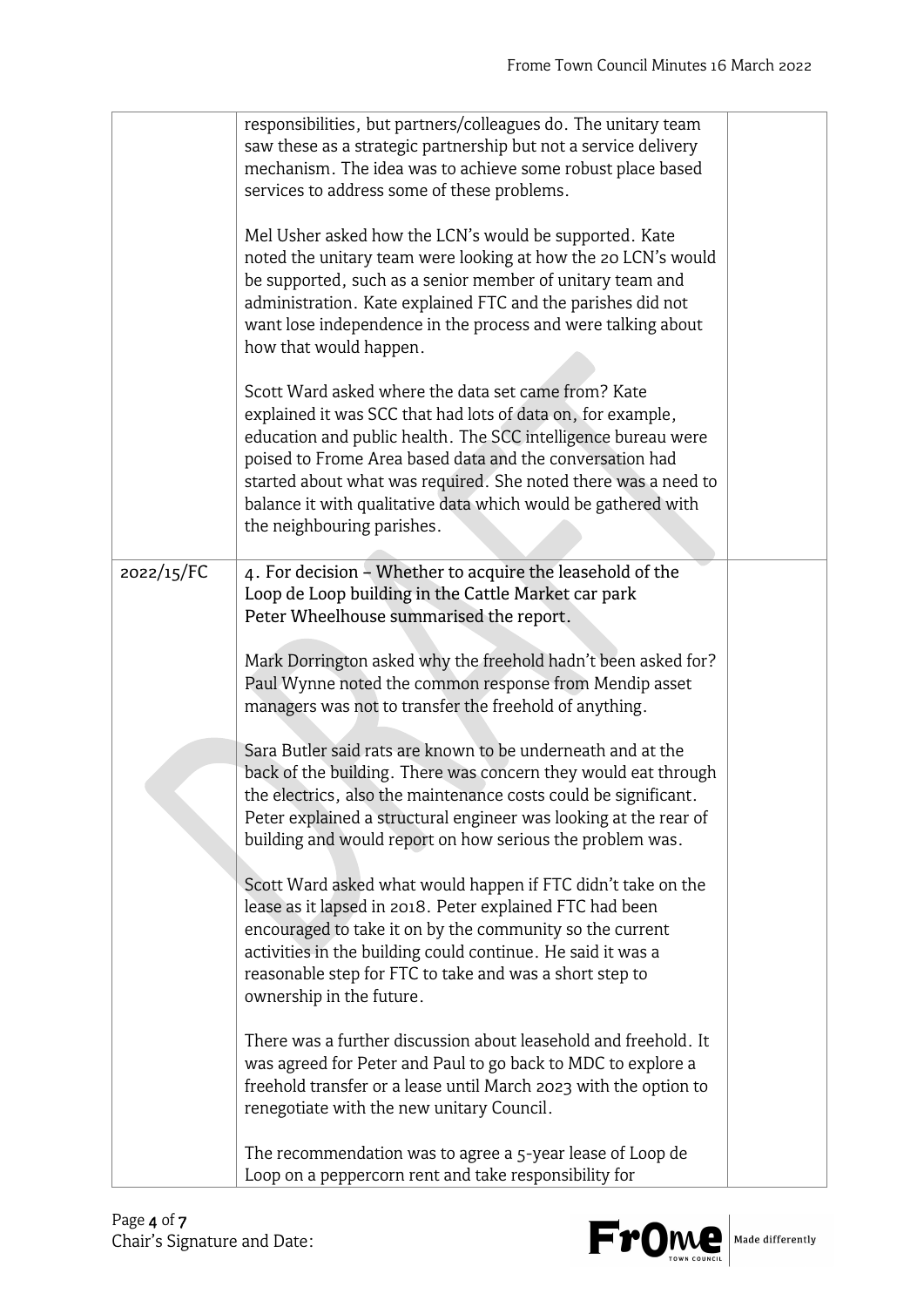|            | maintenance to enable the Community Fridge and Larder to                                |  |
|------------|-----------------------------------------------------------------------------------------|--|
|            | continue to operate.                                                                    |  |
|            |                                                                                         |  |
|            | Proposed by Sara Butler, seconded by Nick Dove, agreed                                  |  |
|            | unanimously.                                                                            |  |
|            |                                                                                         |  |
| 2022/16/FC | A verbal detailed summary of the Community<br>k.                                        |  |
|            | Development teams projects for the year ahead 2022/23                                   |  |
|            | Kate Hellard gave a short presentation.                                                 |  |
|            |                                                                                         |  |
|            | Kate and her team had developed a model way of working                                  |  |
|            | which was person centred, recognised the role of the                                    |  |
|            | community, neighbourhoods, schools, nurseries, local                                    |  |
|            | activities, statutory/crisis services. Ultimately the aim was to                        |  |
|            | avoid people reaching crisis level and having need to these over<br>stretched services. |  |
|            |                                                                                         |  |
|            | They had based their work at street level. There were now 98                            |  |
|            | street networks. Ironically, coronavirus has helped as people                           |  |
|            | recognised the importance of making those connections. It had                           |  |
|            | been recognised there were assets in the communities such as                            |  |
|            | parks and open spaces but also people assets.                                           |  |
|            |                                                                                         |  |
|            | The real issues were missing education, being cold and hungry,                          |  |
|            | mental health, being lonely and isolated, no transport choices,                         |  |
|            | experience of domestic abuse and neglect, lack of aspiration                            |  |
|            | and activity and anti-social behaviour and exploitation. Kate                           |  |
|            | noted there were new demographics of families experiencing                              |  |
|            | difficulties. Kate and her team were working with partners at all                       |  |
|            | levels and starting to consider what can be done to help.                               |  |
|            | Kate explained with the LCN there were ranges of opportunities                          |  |
|            | and these didn't always require significant funding. The LCN                            |  |
|            | was working on more strategic projects and mapping the wider                            |  |
|            | geographic area, identifying gaps, focusing on universal                                |  |
|            | services, strategic engagement and recognising the role of the                          |  |
|            | third sector.                                                                           |  |
|            |                                                                                         |  |
|            | SCC had a series of projects they want to work with FTC on                              |  |
|            | such as Help to help yourself (H2HY).                                                   |  |
|            |                                                                                         |  |
|            | Further work was:                                                                       |  |
|            | A play strategy for adults and children had been developed                              |  |
|            | Piloted street closures, with SCC adopting a simple<br>$\bullet$                        |  |
|            | procedure to allow this to happen                                                       |  |
|            | FIND - this needed to move to the next step and train the                               |  |
|            | community and provide a telephone/face to face service to                               |  |
|            | get help before reaching crisis.                                                        |  |

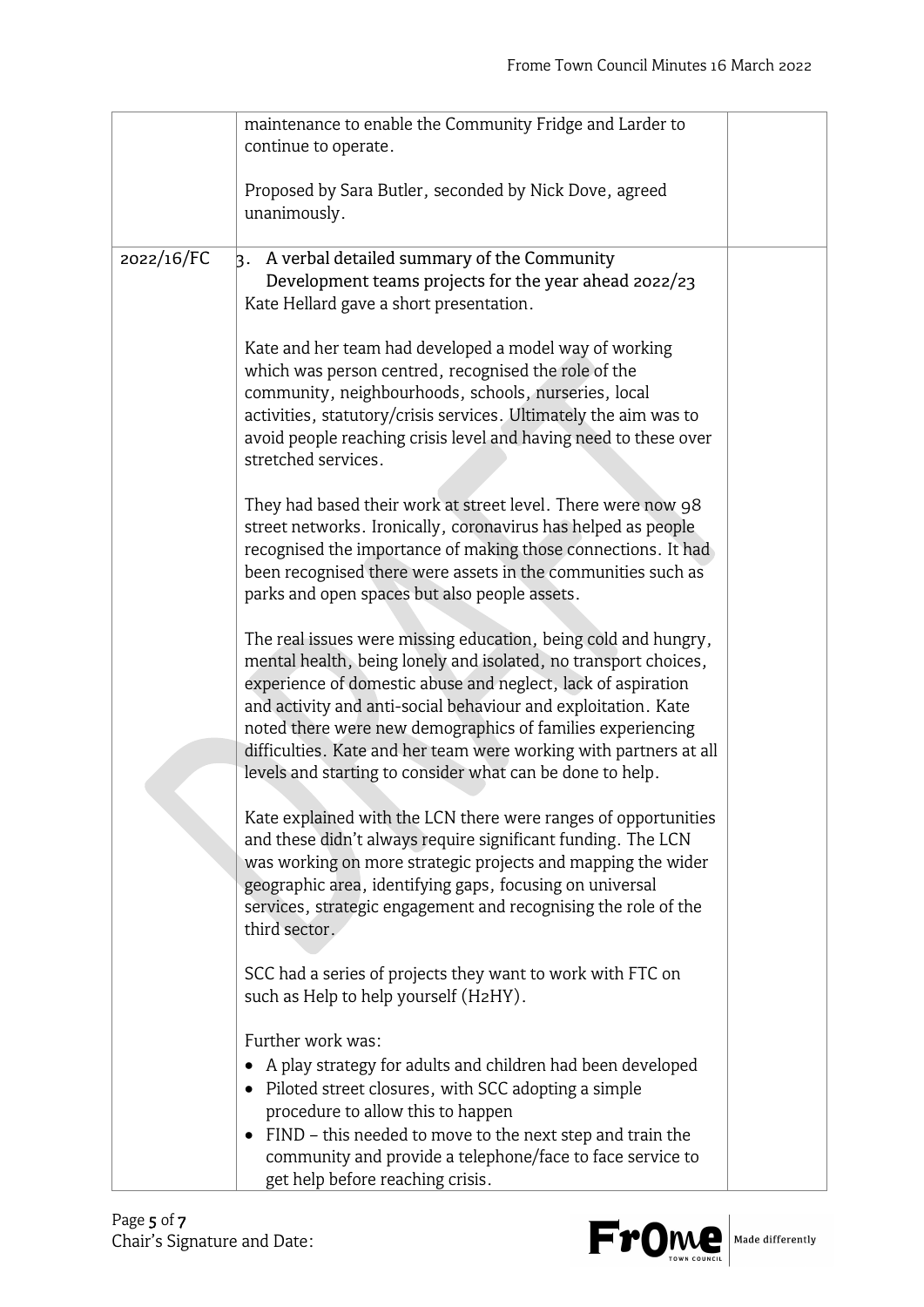|            | Wild bunch - improving ecology of the town in small ways,<br>bat/bird boxes, having a shared charging point<br>Street parties were fundamental in bringing people together<br>$\bullet$<br>so they can tackle much bigger/broader things together.<br>Mean we have resilient strong communities.                                                                                                                                                                                                                                                                                 |  |
|------------|----------------------------------------------------------------------------------------------------------------------------------------------------------------------------------------------------------------------------------------------------------------------------------------------------------------------------------------------------------------------------------------------------------------------------------------------------------------------------------------------------------------------------------------------------------------------------------|--|
| 2022/17/FC | 6. A verbal update on the outcome of the town vote on the<br>event to celebrate the Queen's Platinum Jubilee<br>Rachel Griffin gave a short presentation.                                                                                                                                                                                                                                                                                                                                                                                                                        |  |
|            | She explained a working party had worked on plans for marking<br>the Jubilee however there was no real consensus about what to<br>do. They decided to put the question to Frome residents<br>instead.                                                                                                                                                                                                                                                                                                                                                                            |  |
|            | In January they canvassed for ideas and added interested<br>members to working group. In February they held a panel<br>where the suggested projects were scrutinised. There was a<br>total of 17 projects. These projects had to meet a set of criteria.<br>Some could not be put forward either because FTC did not own<br>the land, or the budget was too high. This left three projects.<br>873 voted for the projects and the winning event was a blossom<br>circle at the Showfield with 379 votes. They were aiming to<br>move the project forward as quickly as possible. |  |
| 2022/18/FC | 7. For decision - Re-approval of chapters in the constitution:<br>13. Access to information policy<br>14. Information policy<br>15. Publication Scheme<br>16. Information retention and disposal policy<br>17. Data Protection Policy<br>18. General Data Protection Regulation Privacy Information                                                                                                                                                                                                                                                                              |  |
|            | Sarah Williams summarised the report which was noted by<br>Cllrs.<br>The recommendation was to approve and adopt the chapters                                                                                                                                                                                                                                                                                                                                                                                                                                                    |  |
|            | listed in the report.<br>Proposed by Ali Barclay, seconded by Andy Palmer, agreed<br>unanimously.                                                                                                                                                                                                                                                                                                                                                                                                                                                                                |  |
| 2022/19/FC | The next item on a possible acquisition was held in confidential<br>session, therefore members of the public and press were asked<br>to leave.                                                                                                                                                                                                                                                                                                                                                                                                                                   |  |